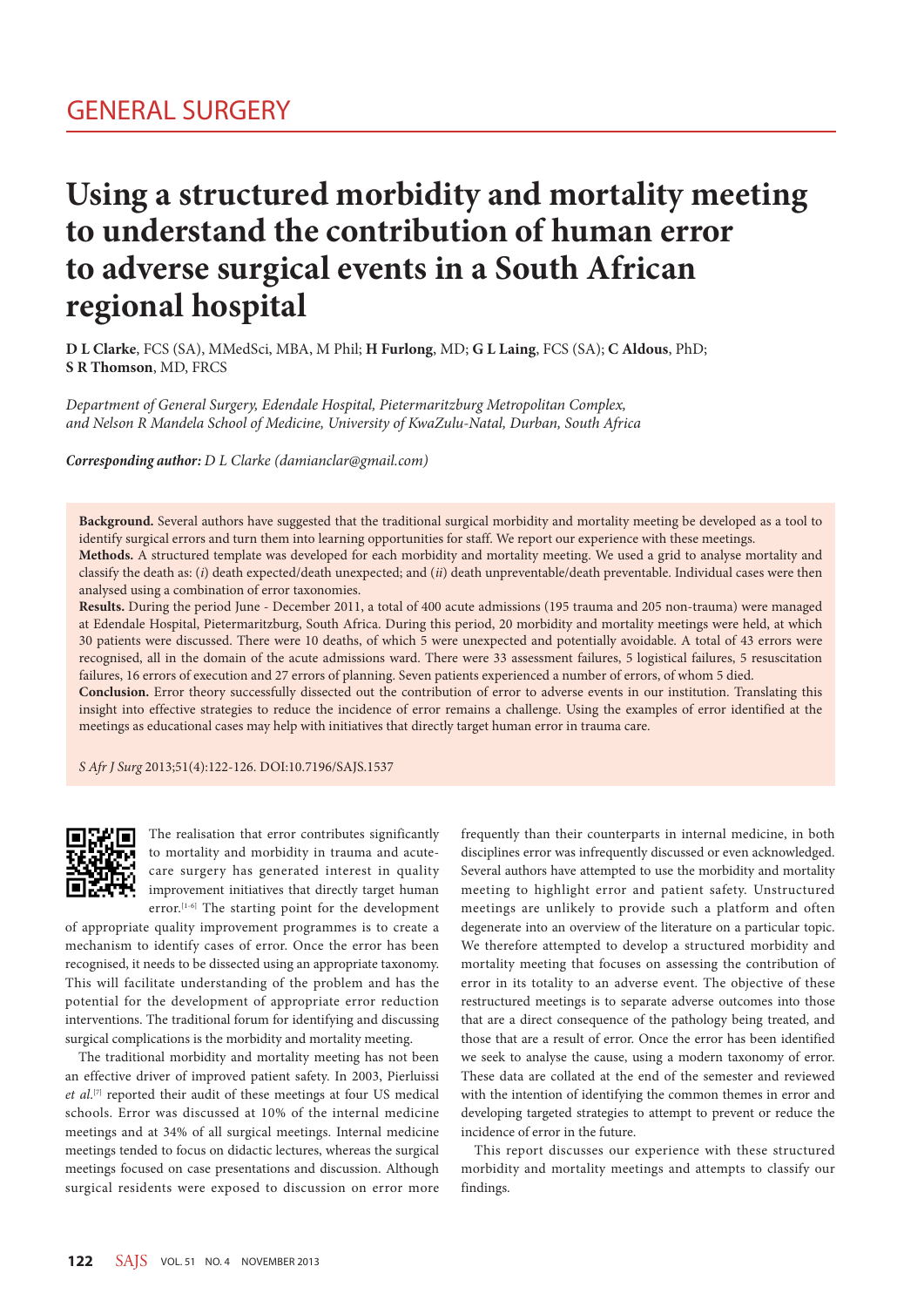# **Methods**

Previously, the surgical morbidity and mortality meetings were run by each individual surgical unit. The meetings were unstructured, and involved the unit concerned listing all the patients admitted and operated on for the previous month. Each death was discussed and any complications were listed and discussed. A single complication was then discussed in depth and a brief overview of the academic literature on the topic was given.

A new structured format was introduced in June 2011. The morbidity and mortality meeting is now run by a dedicated moderator and presenter who works in the acute ward of the hospital. The acute team looks after all high-risk patients who do not qualify for admission to the formal intensive care unit (ICU) or high-care unit. Surgical care is undertaken by the admitting surgical team. This means that the presenter has a good knowledge of all high-risk patients and the patients who experience morbidity, but is not directly involved in their surgery, so reducing bias.

A standard PowerPoint template is used for each meeting. This consists of a table that divides the week's admissions into trauma and non-trauma admissions. The next two slides list all the transfers out of the acute ward, either to the ICU or to another institution, and all the transfers or down-referrals into the acute ward from the ICU. The rest of the presentation lists all the recorded morbidity and mortality for the week.

#### **Analysing mortality**

Mortality data are obtained from the ward and the accident and emergency registers. We used a grid to analyse mortality and classify it as (*i*) death expected/death unexpected; and (*ii*) death unpreventable/ death preventable. The initial classification of the death is established by the moderator and the trainee who presents the meeting. At the meeting, which is attended by senior staff, the classification is discussed and consensus is reached. This is then recorded as the final classification.

## **Analysing morbidity**

Morbidity data are obtained by monitoring sentinel events, including unexpected patient returns to the operating theatre, re-admissions to the acute ward or the ICU, and surgical site sepsis. Morbidity is identified from self-reporting by the surgical team concerned as well as by analysis of morning hand-over data, theatre emergency list data and ICU admission data. The moderator and presenter classify each adverse event as pathology-related, error-related or combined adverse events. An error is defined as failure of a planned action to be completed as intended, or use of a wrong plan to achieve an aim. An error-related adverse event is defined as an unintentional, definable injury that is the result of medical management. Errorrelated adverse events are subjected to a detailed analysis.

#### **Dissecting out error**

Once an adverse event has been classified as either error-related or combined, the individual case is analysed using modern error taxonomies. We have modified Chang's taxonomy,[2] which the Joint Commission on Accreditation of Healthcare Organizations adopted to produce a standardised nomenclature for the taxonomy of adverse outcomes. This taxonomy classifies error into five complementary root nodes, which equate to the general descriptive terms in parentheses below.

**Impact (How bad was the error?).** The degree of harm experienced as a result of the error.

**Type (What went wrong?).** This refers to the processes of care that failed. We divide the processes of care into broad categories, namely errors of resuscitation, errors of assessment, operative or technical error, and logistical failure. A patient may experience any number of combinations of failed processes.

**Domain (Where did it go wrong?).** In this report, the errors occurred in the acute-care ward of the hospital.

**Cause (Why did it go wrong?).** We divide the causes into errors of planning, errors of execution, errors of omission (failure to undertake a necessary action), and errors of commission (the performance of an inappropriate action). Resuscitation and logistical failures are errors of execution, while assessment failures are errors of planning.

**Prevention (What are we going to do about it?).** All error reduction programmes need to develop interventions to reduce the incidence of error and to limit its effect.

#### **Results**

During the period June - December 2011, a total of 400 patients were managed by the acute admissions firm at Edendale Hospital, Pietermaritzburg, South Africa. There were 195 trauma admissions and 205 non-trauma admissions. During this period, a total of 20 morbidity and mortality meetings were held, and a total of 43 process errors were recognised and discussed. Table 1 summarises the attribution of errors presented at our meetings, using Chang's taxonomy. The vast majority were assessment failures, with logistical and resuscitation failures accounting equally for the remaining 23.2%. There were 35 errors of omission, 8 errors of commission, 16 errors of execution and 27 errors of planning. We did not identify any technical or operative errors in this period. There were 10 deaths, of which 5 were unexpected and potentially avoidable (Table 2). Of the 7 patients who experienced multiple errors (Table 3), 5 died. There were 8 drug-related errors. Drugs were not given when they

| Table 1. Errors ( $N=43$ ) classified by Chang's taxonomy <sup>[2]</sup> |                                                                                |  |  |  |
|--------------------------------------------------------------------------|--------------------------------------------------------------------------------|--|--|--|
| <b>Taxonomy</b>                                                          |                                                                                |  |  |  |
| Domain                                                                   | Acute-care ward, Edendale Hospital, Pietermaritzburg                           |  |  |  |
| Impact                                                                   | Death unexpected and preventable (5), death expected<br>and unpreventable (5)  |  |  |  |
| Type/process                                                             | Assessment $(33)$ , logistics $(5)$ , resuscitation $(5)$ ,<br>operative $(0)$ |  |  |  |
| Cause                                                                    | Planning $(27)$ , execution $(16)$ ; omission $(35)$ ,<br>commission $(8)$     |  |  |  |
| Prevention                                                               | Educational, targeted at recurrent errors                                      |  |  |  |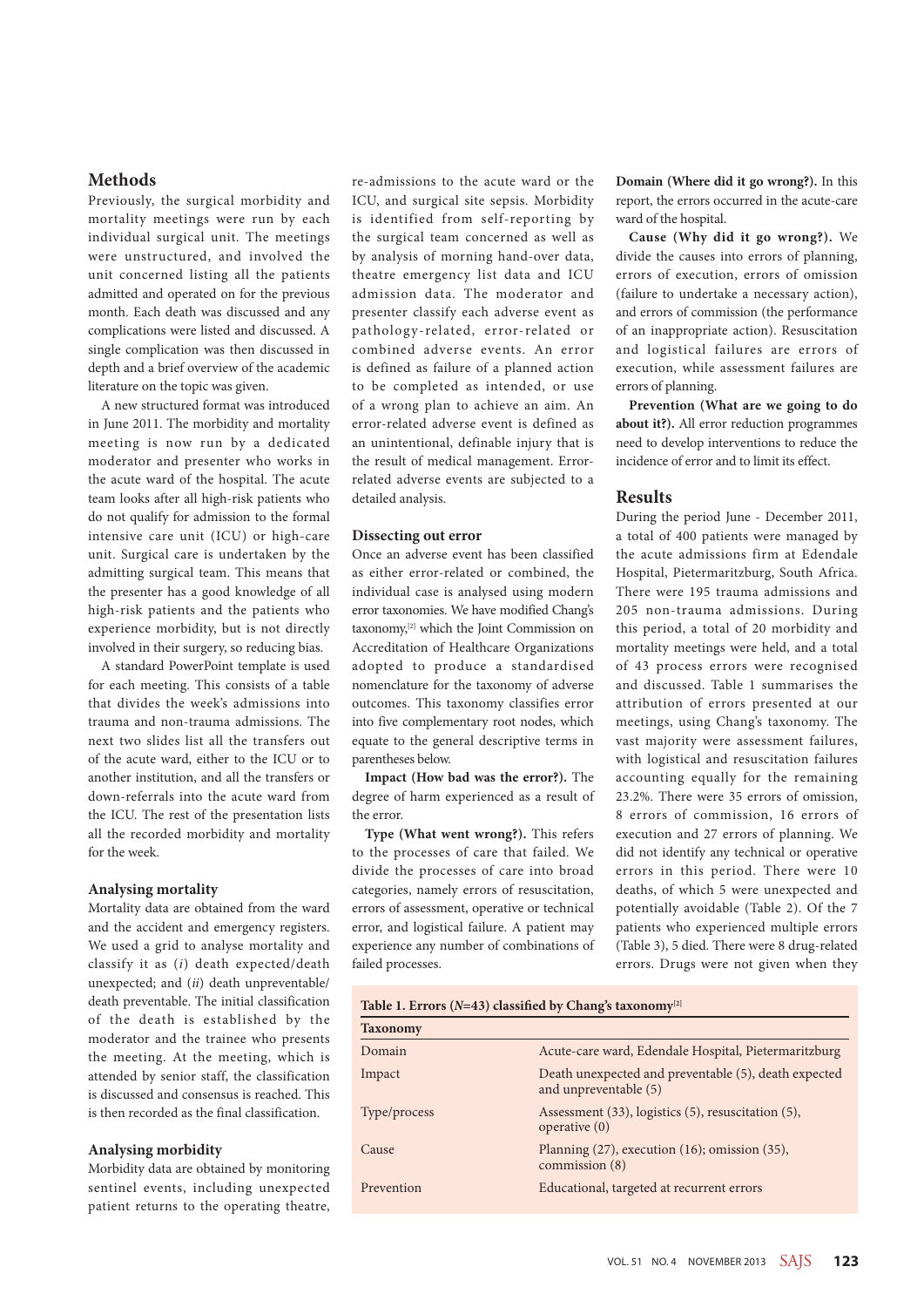| <b>Errors</b>             | Pathology                                             | Cause of death           | Primary error                                                  | <b>Contributory errors</b>                                                                                   |
|---------------------------|-------------------------------------------------------|--------------------------|----------------------------------------------------------------|--------------------------------------------------------------------------------------------------------------|
| Planning                  |                                                       |                          |                                                                |                                                                                                              |
|                           | 40 years, M Floor of mouth sepsis                     | Sepsis, airway occlusion | Significance of airway swelling<br>unappreciated               | None                                                                                                         |
| 57 years, M               | Anastomotic leak following<br>gastrectomy             | Sepsis                   | Failure to recognise presence of<br>abdominal sepsis           | Sepsis-induced<br>hypoglycaemia                                                                              |
| Planning and<br>execution |                                                       |                          |                                                                |                                                                                                              |
|                           | 23 years, M Bowel obstruction post<br>stabbed abdomen | Sepsis                   | Missed diagnosis                                               | CT scan requested but<br>not done<br>Consultant away<br>Blood results not<br>reviewed<br>Missed pneumothorax |
| 87 years, F               | Obstructed umbilical hernia Myocardial infarction     |                          | Failure to appreciate need for<br>postoperative intensive care | Poor co-ordination<br>of surgery with<br>postoperative care                                                  |
| 61 years, F               | Upper GI bleed                                        | Myocardial infarction    | Failure to appreciate need for<br>postoperative intensive care | Poor co-ordination<br>of surgery with<br>postoperative care                                                  |

**Table 2. Error profile of unexpected and potentially preventable deaths**

ought to have been given in 6 cases, and a patient with acute renal impairment was given a non-steroidal anti-inflammatory drug; the same patient experienced opioid toxicity (Table 3). In 4 cases, the radiologist reported a computed tomography scan as normal and missed significant pathology, and in 12 cases staff failed to recognise significant pathology. These are errors of assessment, and are listed in Table 4. Failure to associate pathology with the mechanism of injury, or complications with the surgery performed, were the most common problems. Logistical failures included miscommunication about the availability of an ICU bed and miscommunication during the transfer of patients between hospitals in the metropolitan complex.

### **Discussion**

Since the turn of the millennium when the Institute of Medicine (IOM) released the monograph *To Err is Human: Building a Safer*  Health System,<sup>[1]</sup> there has been much interest in the issue of error in healthcare. The IOM recommended that, when discussing error, we should recreate the story and attempt to understand the meaning of the error. This will allow the development of strategies to reduce the incidence of error. The morbidity and mortality meeting is ideally placed to fulfil this role. We have attempted to use current taxonomies of error to help analyse the errors identified in our meetings.<sup>[8-12]</sup>

Assessment failure was the biggest source of error in this series. Junior staff tend to see what they know and make what they see fit their preconceived view of reality. We have commented on this tendency to ignore alterations in clinical signs and early mild changes in laboratory results rather than act upon them.[13-15] The phenomenon of cognitive dissonance helps to explain this finding.

Decision making is a complex process, and human beings have a tendency to make a superficial assessment and then resist prompts that should make them reconsider their initial assessment.<sup>[16-19]</sup> Our findings are consistent with previously published data on error and on human decision making. If we are going to err, we would prefer to err by not acting than by acting. This is illustrated by the finding in our study that errors of omission far outweigh errors of commission. The psychological tendency to stick with an incorrect assessment and persist with a predetermined course of action needs to be addressed in surgical education. Table 1 summarises the potentially preventable deaths in our series. The common theme in all the preventable deaths is one of staff not appreciating the significance of a clinical scenario. Not understanding the tenuous nature of a swollen infected upper airway resulted in a death. Not appreciating the importance of postoperative intensive care for elderly patients with several comorbidities requiring surgery resulted in 2 deaths. Failure to realise that new signs of sepsis after gastrectomy may herald anastomotic breakdown shows limited understanding of gastrointestinal surgery.

Table 4 summarises the 12 cases in which failure to make the correct diagnosis contributed to the adverse events. There were 4 trauma cases in which staff did not make the connection between the mechanism of the trauma and the potential injuries. Massive blunt chest trauma can result in a cardiac contusion. Similarly, a penetrating wound of the neck can result in an aerodigestive tract injury. Based on the mechanism and history alone, the managing staff should elevate their level of concern and dramatically increase either the level of investigation or the level of care. Working in a busy, under-resourced environment reduces the time available to thoroughly assess and properly manage these patients. This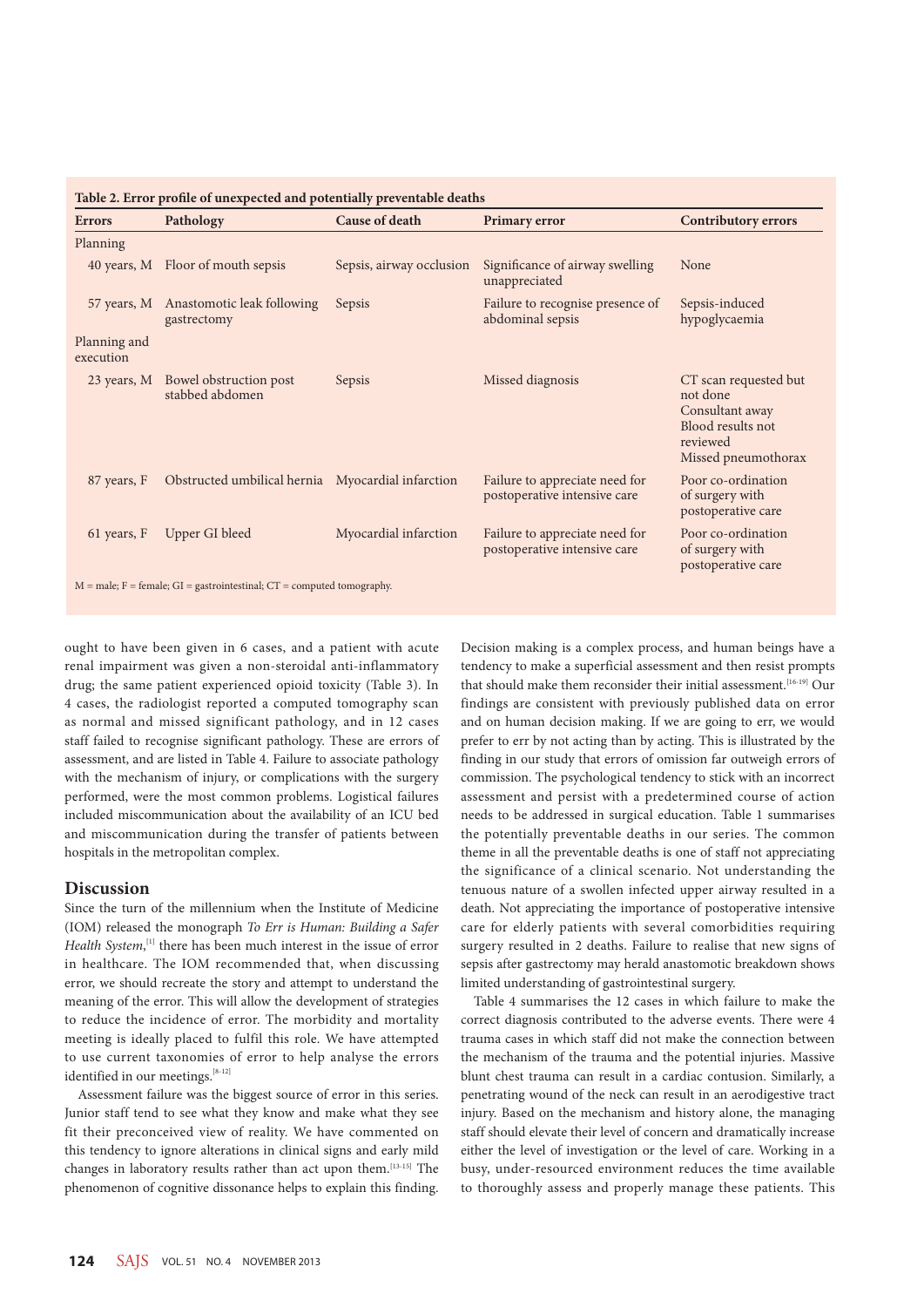| Cause                     | Pathology                                                       | Type, process                            | Primary error                                                    | <b>Contributory errors</b>                                                                                                                 | Outcome  |
|---------------------------|-----------------------------------------------------------------|------------------------------------------|------------------------------------------------------------------|--------------------------------------------------------------------------------------------------------------------------------------------|----------|
| Planning                  |                                                                 |                                          |                                                                  |                                                                                                                                            |          |
| 59 years, M               | Diabetic foot sepsis<br>with acute renal<br>failure             | Assessment<br>Resuscitation<br>Logistics | Inadequate fluids                                                | Fluid-depleted state not recognised<br><b>NSAIDs</b><br>Opioid overdose                                                                    | Died     |
| 51 years, M               | Malignant gastric<br>outlet obstruction                         | Assessment<br>Resuscitation<br>Logistics | Inadequate<br>resuscitation                                      | Delayed CVP insertion<br>Delayed endoscopy and CT scan<br>No definitive management plan                                                    | Died     |
| 42 years, F               | Necrotising fasciitis                                           | Assessment<br>Resuscitation<br>Logistics | Septic arthritis of<br>shoulder                                  | Debridement abandoned due to<br>instability<br>Delay to theatre, initially sent to ward<br>Bled in ward and not detected                   | Survived |
| 37 years, M               | Stab neck with<br>pharyngeal injury<br>Developed neck<br>sepsis | Assessment<br>Resuscitation<br>Logistics | Failure to actively<br>exclude pharyngeal/<br>oesophageal injury | Antibiotics not given<br>Nasogastric tube not inserted<br>Gastrograffin study not done<br>CT scan neck not done<br>Radiologist unavailable | Survived |
| Planning and<br>execution |                                                                 |                                          |                                                                  |                                                                                                                                            |          |
| 87 years, F               | Obstructed<br>umbilical hernia                                  | Assessment<br>Resuscitation<br>Logistics | Myocardial infarction                                            | No ICU bed for postoperative care<br>Poor co-ordination of surgery with<br>postoperative care                                              | Died     |
| 61 years, F               | Upper GI bleed                                                  | Assessment<br>Resuscitation<br>Logistics | Myocardial infarction                                            | No ICU bed<br>Poor co-ordination of surgery with<br>postoperative care                                                                     | Died     |
| 23 years, F               | <b>Bowel</b> obstruction<br>post stabbed<br>abdomen             | Assessment<br>Resuscitation<br>Logistics | Missed diagnosis                                                 | CT scan requested but not done<br>Consultant away<br>Blood results not reviewed<br>Missed pneumothorax                                     | Died     |

M = male; F = female; GI = gastrointestinal; NSAIDs = non-steroidal anti-inflammatory drugs; CVP = central venous pressure; CT = computed tomography; ICU = intensive care unit.

almost certainly contributed to the death of a patient with a subdural haematoma who was inappropriately discharged. Adverse events frequently revolved around the failure to associate a clinical diagnosis with systemic pathology. Sepsis of the floor of the mouth can lead to an obstructed airway, and diabetic sepsis is associated with gross fluid depletion.

The concept of an error cascade refers to the fact that a final poor outcome is often the result of the interaction of numerous factors (Table 3). Once the initial error occurs, it is reinforced by other errors. For example, the diabetic patient with a septic foot was not given sufficient fluid. This error was compounded by two drugrelated errors, namely administration of non-steroidal anti-inflammatory drugs in the setting of renal dysfunction, and excessive administration of opioids. The staff did not appreciate that renal

dysfunction may result in the decreased clearance of opioids. The mortality rate in the group of patients who suffered an error cascade was high at 71.4% (5/7).

While it is clear that our previous reliance on self-reporting of morbidity by individual units was inadequate, $[20,21]$  a tendency to under-report morbidity remains a problem, as implied by the fact that we did not detect any technical errors in this series. Identifying and developing mechanisms such as sentinel event monitoring to capture morbidity ensures that most significant morbidity will be discussed at the meeting. Ideally, the culture of an organisation should be one in which adverse events are selfreported, but this is difficult to achieve. Developing mechanisms to reduce the errors we have identified requires creative and innovative approaches. It is unlikely that the resources available to us will increase or that the burden of pathology we

treat will decrease. This means that we are left with altering the process of care. There are several ways to do this: attempting to restructure the ergonomics of the patient care situation (e.g. by establishing an acutecare ward with dedicated staff to care for all new admissions) as well as ongoing targeted educational programmes. The data from our ongoing morbidity and mortality meetings are a useful starting point for such programmes.

## **Conclusion**

By using a structured format, we have been able to dissect out the human error involved in adverse surgical events in our institution. We have formalised our mechanisms to capture morbidity, have found the available taxonomies to be appropriate and user friendly, and have confirmed that the most common errors are those of assessment and omission. This is in keeping with the